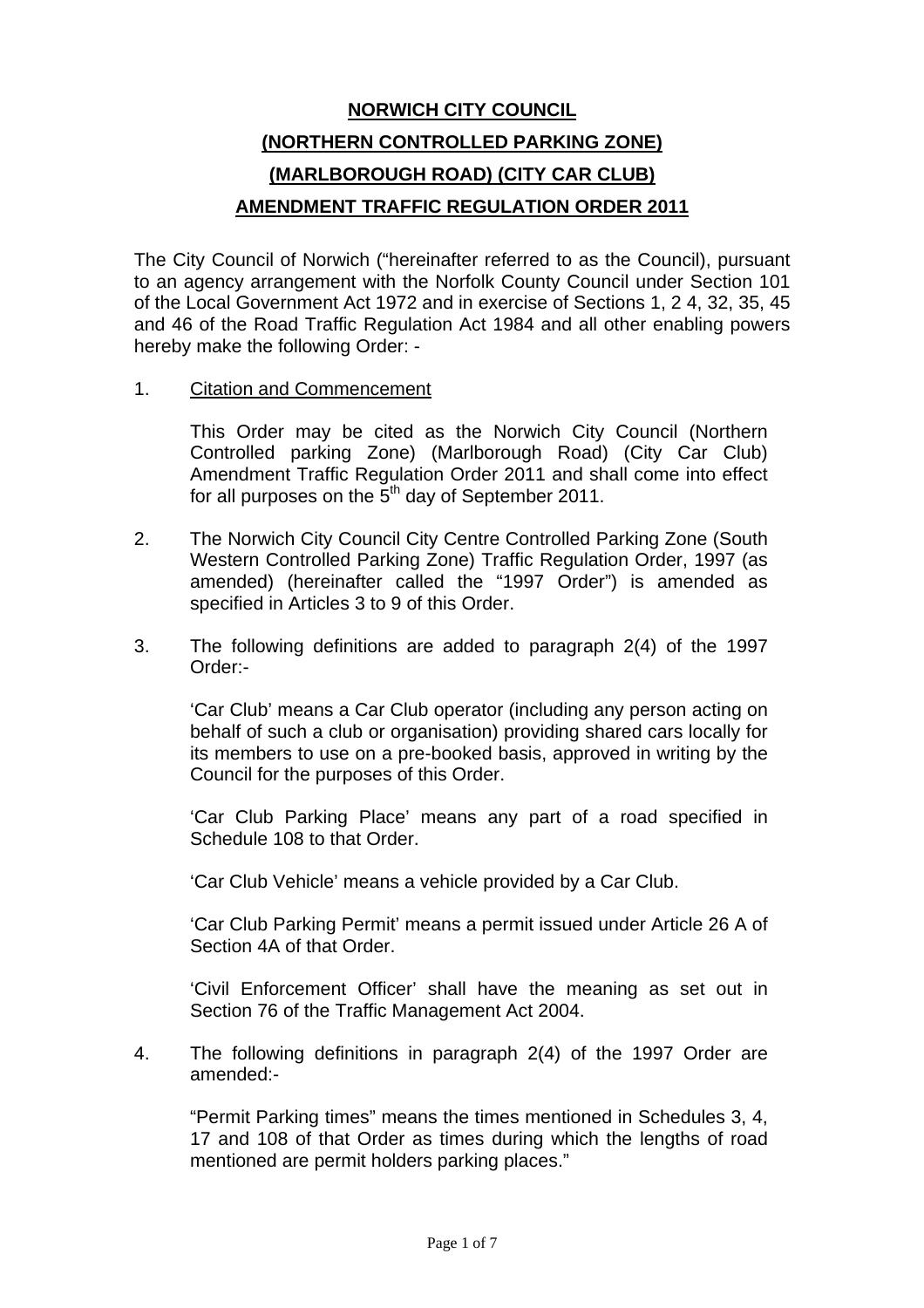- 5. Schedules 2 and 108 are amended as specified in Schedules 1 and 2 of this Order.
- 6. The following paragraph is added as Article 12 (8) of the 1997 Order:-

 "No person shall cause or permit a vehicle to wait in the lengths of road mentioned in Schedule 108 (Car Club Parking Place at any time) unless there is displayed a valid Car Club Parking Permit issued in respect of that vehicle".

7. The following Articles 5A, 7A and 8A are added after paragraphs 5, 7 and 8 of the 1997 Order

#### LOCATION OF CAR CLUB PARKING PLACES

"5A Each area of public highway described in Schedule 108 of that Order are Car Club Parking Places and are operational 24 hours a day, seven days a week."

#### USE OF CAR CLUB PARKING PLACE

"7A A Car Club Parking Place may only be used for the parking of a Car Club Vehicle displaying a Car Club Parking Permit issued by the Council."

#### PERMITS TO BE DISPLAYED ON VEHICLES LEFT IN CAR CLUB PARKING PLACES

- "8A When a vehicle is left in a Car Club Parking Place, there shall be displayed a valid Car Club Parking Permit issued in respect of that vehicle. The Car Club Parking Permit must be displayed attached to the nearside of the windscreen, outside the sweep of the windscreen wipers with the Car Club Parking Permit details clearly visible from the kerbside."
- 8. Articles 9 and 10 of the 1997 Order are amended to read as follows: -

#### USE OF PERMIT HOLDERS' PARKING PLACES AND CAR CLUB PARKING PLACES

"9. Any vehicle left in a Permit Holders Parking Place, or a Car Club Parking Place shall so stand: -

(a) if the Permit Holders' Parking Place or the Car Club Parking Place is not on a one-way street, so that the left or nearside of the vehicle is adjacent to the left or nearside kerb;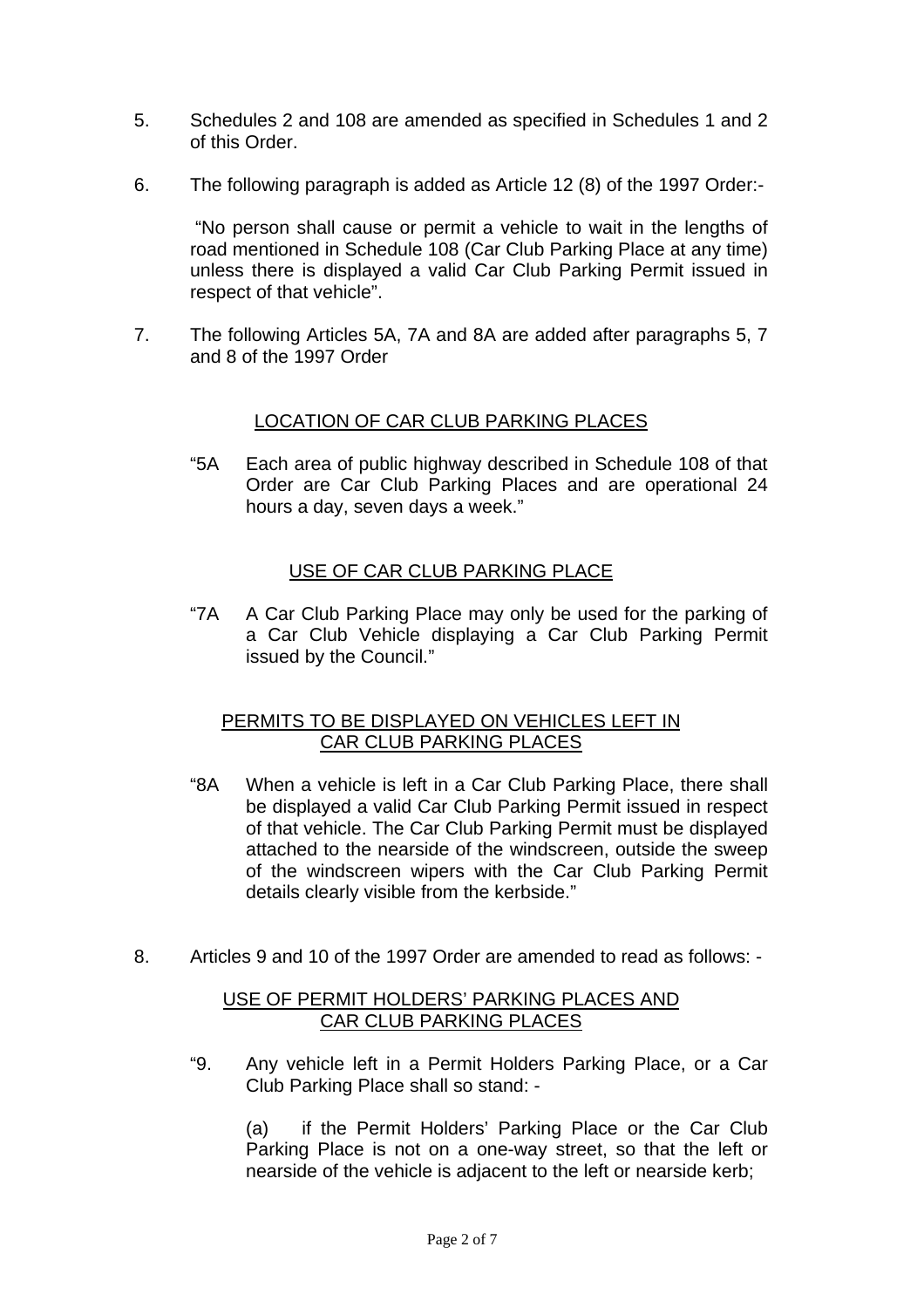(b) if the Permit Holders' Parking Place or Car Club Parking Place is in a one-way street, that the left or nearside of the vehicle is adjacent to the left or nearside kerb, or the right or offside of the vehicle is adjacent to the right-hand kerb;

(c) that every part of the vehicle is within the limits of the Permit Holders' Parking Place, or the Car Club Parking Place."

#### MOVEMENT OF VEHICLES IN PERMIT HOLDERS' PARKING PLACES AND CAR CLUB PARKING PLACES IN AN EMERGENCY

- "10. A Police Constable in uniform, a Civil Enforcement Officer, or any person authorised by the Council may, in case of emergency, move or cause to be moved any vehicle left in a Permit Holders Parking Place or a Car Club Parking Place to any place they think fit."
- 9. Section Four A as detailed below is to be added after Section Four of the 1997 Order.

#### SECTION FOUR A – CAR CLUB PARKING PERMITS. APPLICATION FOR ISSUE AND WITHDRAWAL OF A CAR CLUB PARKING PERMIT FOR USE OF CAR CLUB PARKING PLACES REFERRED TO IN SCHEDULE 108

- "26 A (1) A Car Club may apply to the Council for the issue of a Car Club Parking Permit for the leaving of a Car Club Vehicle in a Car Club Parking Place and any such application shall be made in a form issued and obtainable from the Council and shall include the information required by such a form.
- 26 A (2) The Council will issue one Car Club Parking Permit in respect of each Car Club Parking Place.
- 26 A (3) The issue of a Car Club Parking Permit shall be subject to a charge as fixed from time to time by the Council.
- 26 A (4) The Council may refuse to issue a Car Club Parking Permit if within the previous three months prior to the date of application the Car Club has had a permit withdrawn under Article 26 A.

#### USE OF A CAR CLUB PARKING PERMIT

26 A (5) Subject to 26 A (6) below a Car Club Parking Permit shall be used solely to park a Car Club Vehicle in the space or spaces permitted by the Car Club Parking Permit.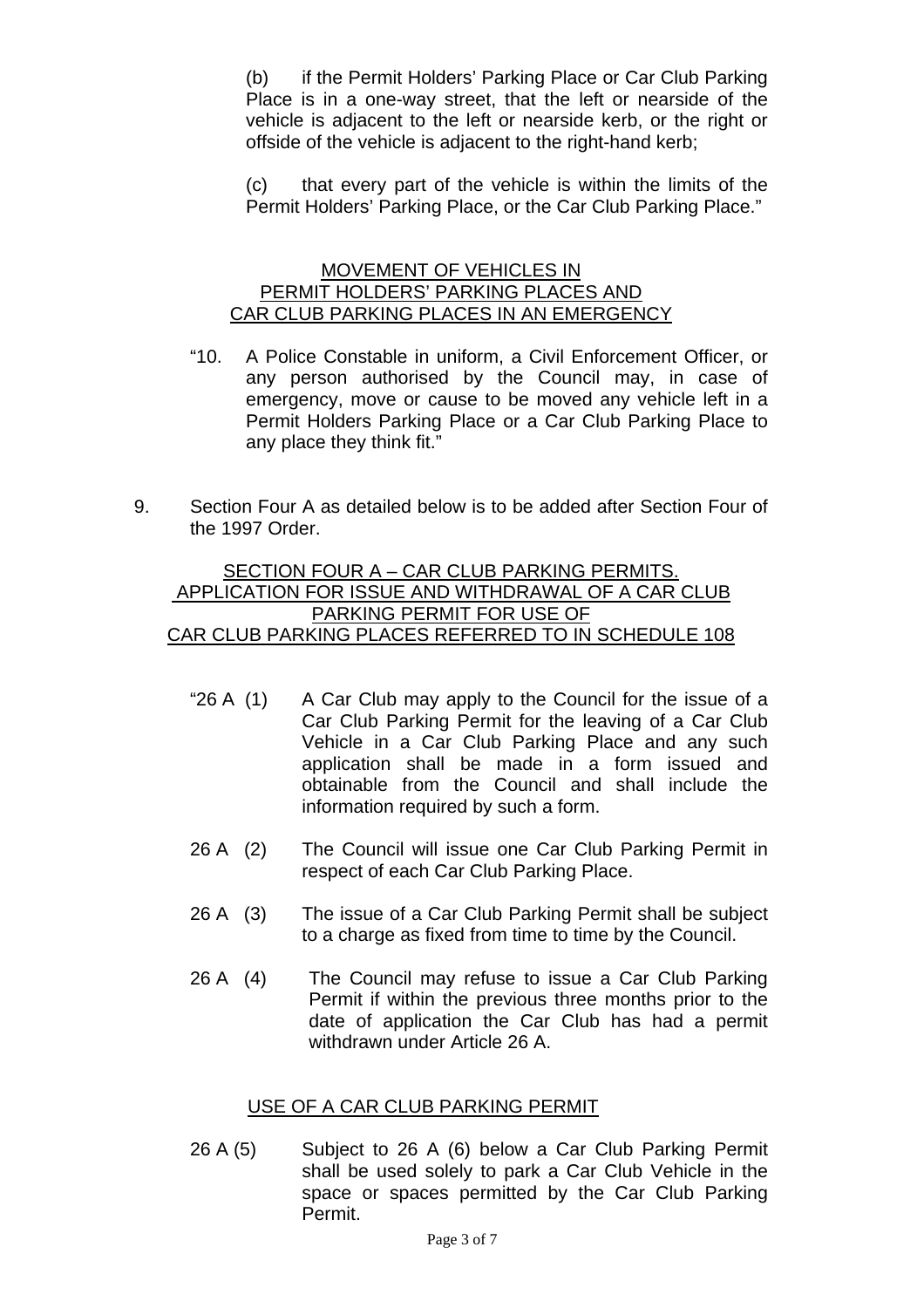26 A (6) In the event that the driver of a Car Club Vehicle is prevented from parking the Car Club Vehicle in the Car Club Parking Place permitted by the Car Club Parking Permit by any person authorised by the Council, a Police Officer, or a Civil Enforcement Officer, or by the obstruction of the Car Club Parking Place by other vehicles (whether authorised by this Order or not), the driver of the Car Club Vehicle may park it in any nearby Permit Holders Parking Place within the Zone specified in Schedule 108.

#### SURRENDER AND WITHDRAWAL OF A CAR CLUB PARKING PERMIT

- 26 A (7) A Car Club being the holder of a Car Club Parking Permit may and on the occurrence of any of the events set out in paragraph 26 A (9) of this Article shall, surrender the permit to the Council.
- 26 A (8) The Council may by notice in writing delivered to the Car Club being the holder of the Car Club Parking Permit by leaving it at, or by sending it by post to the address shown by the Car Club on the application for the Car Club Parking Permit, or at any other address believed to be the Car Clubs premises –

(i) demand the return of the permit if it appears to the Council that any one of the events set out in article 26(a)9 has occurred and the Car Club shall surrender the Car Club Parking Permit to the Council within 14 days of the delivery of such notice: or

(ii) if it appears to the Council that any of the events mentioned in article 26(a)9 have occurred that deem the Car Club Parking Permit to cease to be valid

 $26 A (9)$  (i) The Car Club ceases to be an operator approved by the Council

> (ii) the issue of a duplicate or amended Car Club Parking Permit by the Council under the provisions of 26 A (11) of this Order

(iii) the Car Club breaching the terms of this Order

(iv) failure of the Car Club to supply any evidence required by the Council pursuant to paragraph (1) of Article 26 A (11)

(v) the issue of a permit on receipt of a cheque and the cheque subsequently being dishonoured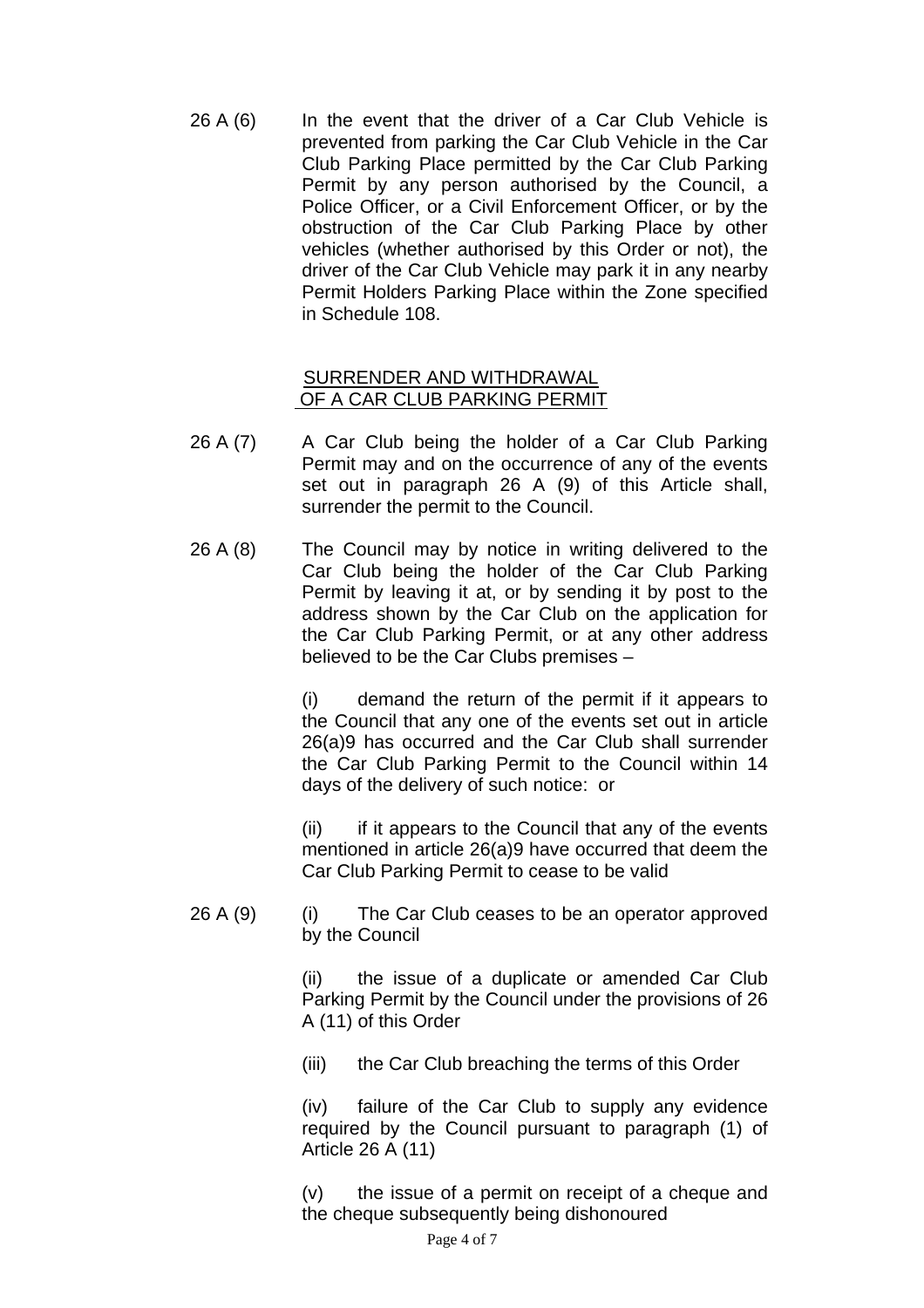(vi) the Car Club providing incorrect information to obtain a Car Club Parking Permit

(vii) other actions or inactions deemed a misuse of a permit by the Council

26 A (10) A Car Club Parking Permit shall cease to be valid at the expiration of the period specified on the permit, or on the occurrence of any one or more of the events set out in paragraph (8) of this Article, or Article 26 B(2).

#### APPLICATION FOR AND ISSUE OF A DUPLICATE OR AMENDED CAR CLUB PARKING PERMIT

- 26 B (1) The Council may at any time require a Car Club to supply to an officer of the Council such evidence in respect of any Car Club Parking Permit as it may require
- 26 B (2) If a permit is mutilated of defaced or the figures or particulars on it have become illegible or the colour of the permit has become altered by fading or otherwise the permit shall cease to be valid. The Car Club shall surrender it to the Council for a refund less an administration fee
- 26 B (3) If a Car Club Parking Permit is lost or stolen, the Car Club may apply to the Council for the issue of a duplicate Car Club Parking Permit, this being a Car Club Parking Permit expiring on the date of expiry of the permit it replaces. The Council, upon being satisfied as to such loss or theft, may issue a duplicate Car Club Parking Permit
- 26 B (4) The provisions of this Order and the Order specified in Article 1 of above shall apply to a duplicate Car Club Parking Permit and an application for a duplicate Car Club Parking Permit as if it were a Car Club Parking Permit, or, as the case may be, an application for a Car Club Parking Permit
- 26 B (5) The issue of a duplicate Car Club Parking Permit shall be subject to charge(s) if any, as fixed from time to time by the Council
- 26 B (6) If circumstances change so that the contents of a Car Club Parking Permit are no longer accurate the Car Club shall apply to the Council for that Car Club Parking Permit to be amended."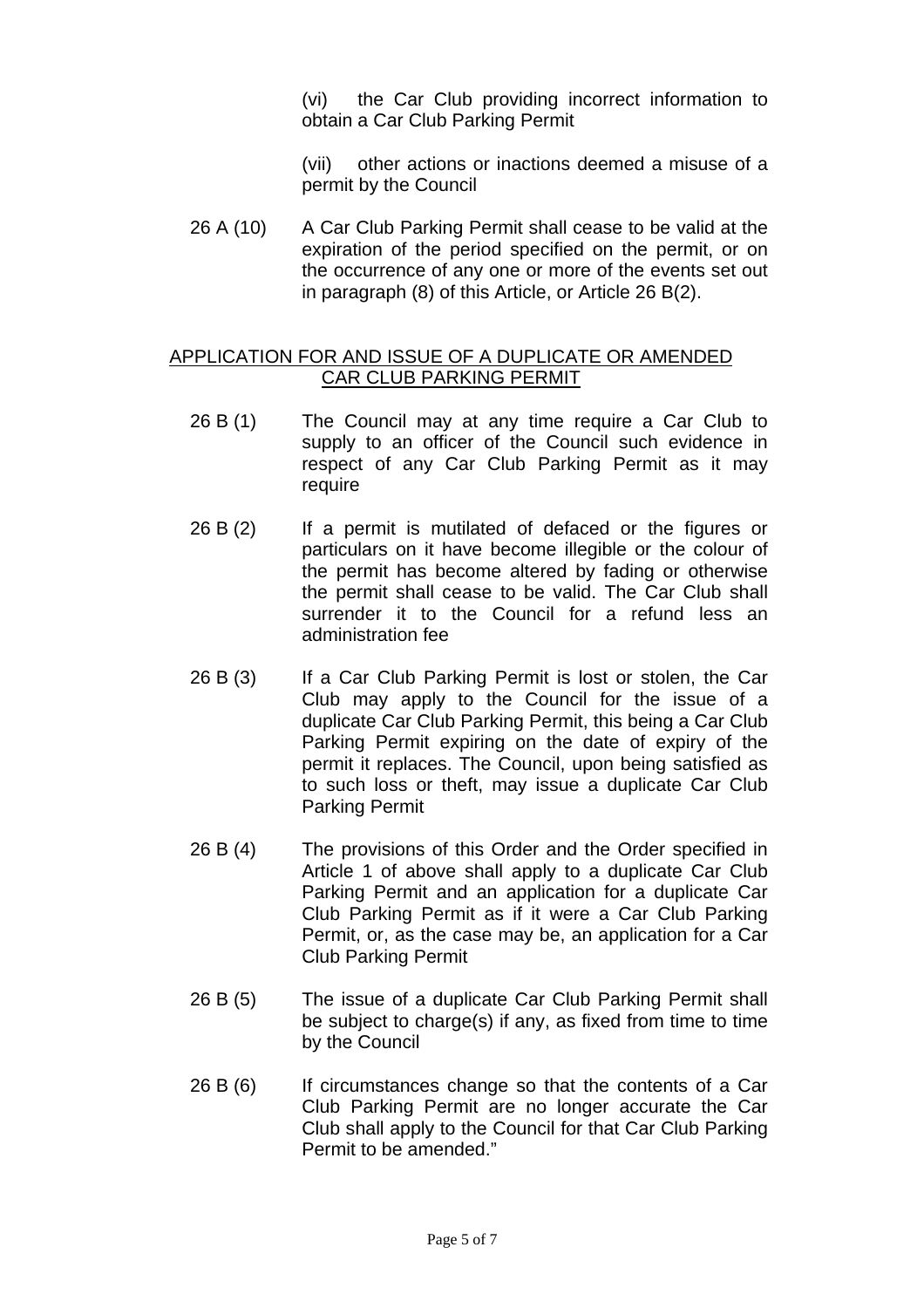10. Insofar as any provision of any previous Order conflicts with any provision of any previous Order relating to the lengths of road specified in the Schedule to this Order, that provision of this Order shall prevail.

### **Schedule 1**

| SCHEDULE 2 of the<br>Northern CPZ | NO WAITING AT ANY TIME |
|-----------------------------------|------------------------|
|                                   |                        |

### **Marlborough Road**

*Delete the following reference:* 

| Zone H | South side                                                                                                                                                                                |
|--------|-------------------------------------------------------------------------------------------------------------------------------------------------------------------------------------------|
|        | From a point 3 metres west of the centre line of the<br>access road alongside no.70 Marlborough Road to a<br>point 5 metres east of the eastern back of highway line<br>of Spencer Street |

*Insert the following references:* 

| Zone H | South side                                                                                                                                                                          |
|--------|-------------------------------------------------------------------------------------------------------------------------------------------------------------------------------------|
|        | From a point 7 metres east of the boundary of Nos.<br>68/70 Marlborough Road to a point 2 metres east of<br>the western building line of No. 72 Marlborough Road                    |
|        | South side                                                                                                                                                                          |
|        | From a point 6.5 metres east of the western building<br>line of No. 72 Marlborough Road to a point 5 metres<br>east of the eastern back of highway line of Spencer<br><b>Street</b> |